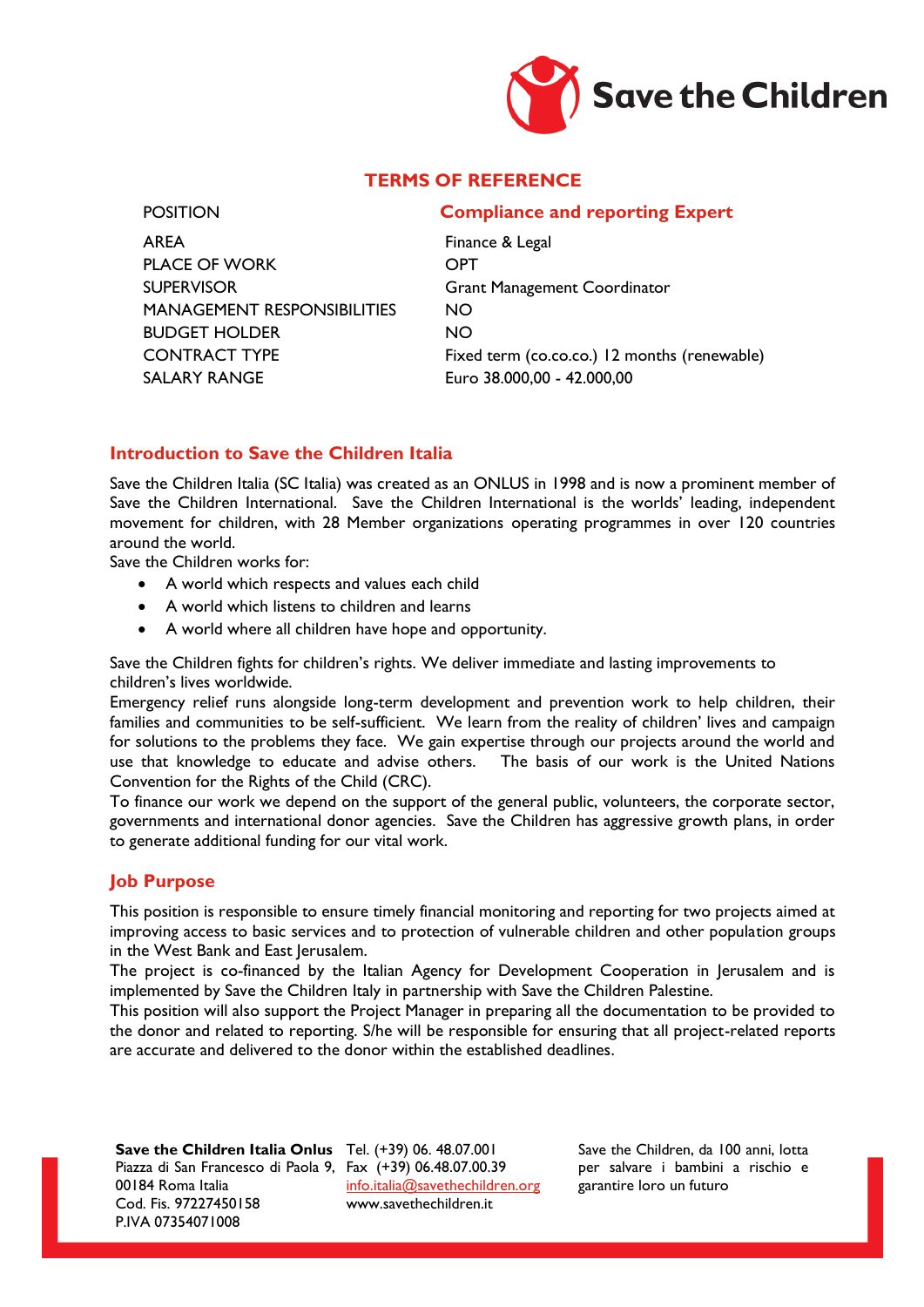# **Responsibilities**

PROJECT MONITORING

- Together with the Project Manager, ensure proper monitoring of the two projects' financial indicators and raise alerts on potential issues and delays in project implementation.
- To liaise with Save the Children Palestine financial, administrative and procurement departments in order to ensure that project related expenditures are made as planned.
- To ensure proper financial monitoring of project activities implemented by local partners.

#### GRANT MANAGEMENT

- To work in cooperation with the finance, administrative and procurement departments of Save the Children Palestine and with the local partners in order to ensure proper and thorough understanding of donor requirements and procedures.
- To liaise with Save the Children Italy Grant Management team and with Save the Children Palestine on all the financial and reporting issues related to the two projects.
- To support and facilitate Save the Children Italy Grant Management team in the preparation of each budget modification and project amendments if needed.
- To be the focal point for communications with the local delegation of the Italian Ministry of Foreign Affairs for the two projects.

## REPORTING

- To support the Project Manager in preparing all the documentation to be provided to ensure accurate donor reporting.
- To liaise with local partners and ensure that their financial reports and relevant supporting documents are accurate and drafted on time.
- To be responsible of preparing financial projects' reports according to the requirements of the Italian Ministry of Foreign Affairs.

#### **OTHERS**

 To be very collaborative with all other members of the team of Save the Children Palestine and Save the Children Italy.

# **Education, Computer and Language skills**

- University degree in finance or related subject.
- Highly computer literate and confident with Outlook, Word, and Powerpoint, Excel and the Internet; and an interest in appropriate use of current information and communications technologies.
- Fluent in Italian and English

# **Experience and Qualification**

- Three years minimum of experience in grant management, budgeting and reporting.
- Very good knowledge of reporting requirements of major institutional donors (e.g. Italian MoFA, EC, ECHO).
- Previous experience in managing projects funded by the Italian Ministry of Foreign Affairs is considered a strong asset.
- Working experience in Developing Countries would be preferable.